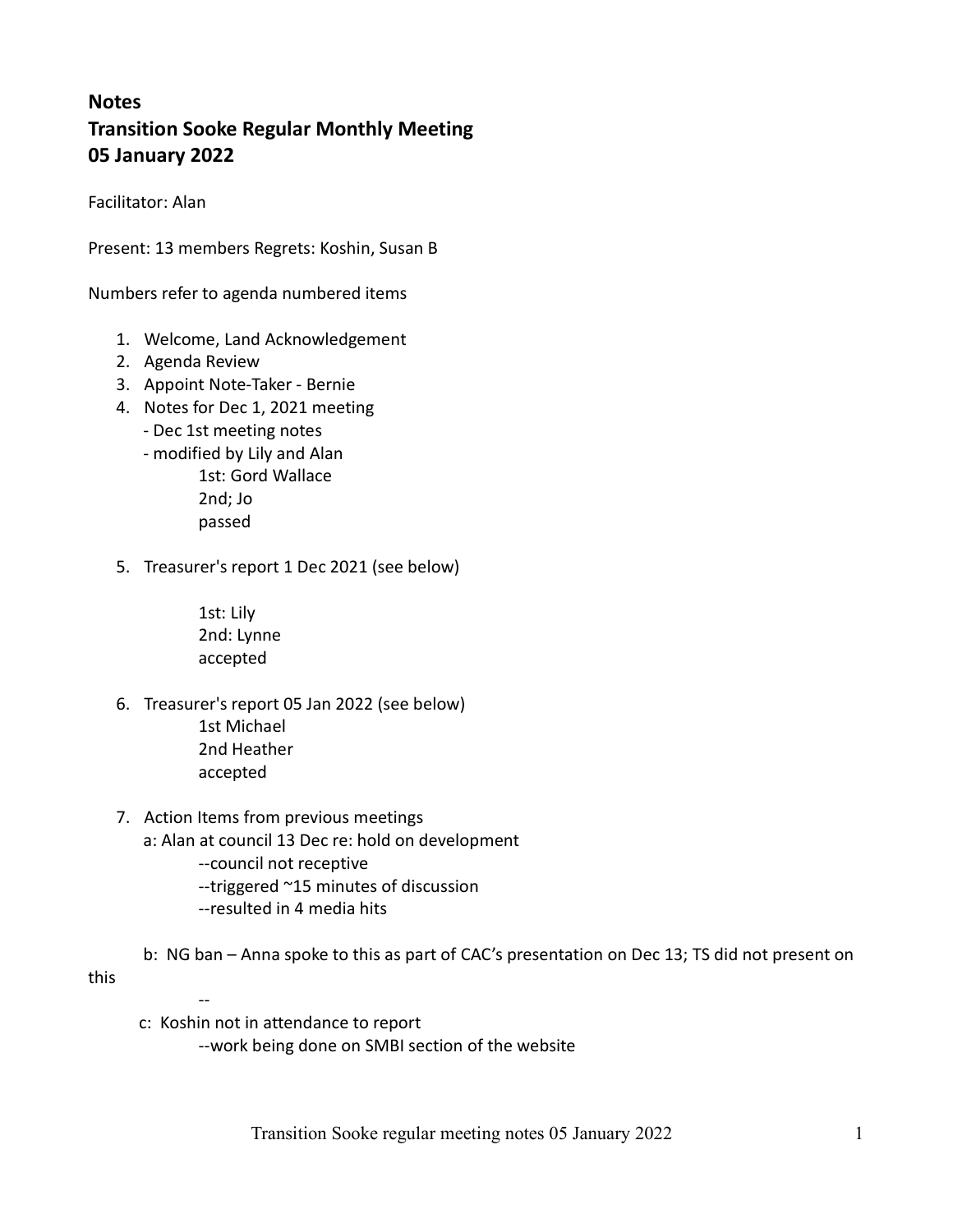- d: Water group letter to Saltspring Island group done
- 8. Michael Tacon will be resigning from both Transition Sooke and the Sooke Transition Town Society at the AGM

--many, many words of appreciation spoken

9. Finalize motion on Sooke Pocket News: vote to donate \$20/month to Sooke Pocket News in 2022

 . "Transition Sooke will continue to donate \$20/month to Sooke Pocket News in 2022, until we are informed by Britt Santowski of changing circumstances." 1<sup>st</sup> Lily 2<sup>nd</sup> Lynne Passed Unanimously

- 10. Steering Committee Report
- Decision: Monthly Regular Meeting notes should be brief, factual and contain only reporting and analysis of issues, without personalized commentary. The meeting note-taker will forward draft notes to the meeting facilitator for review. The facilitator will send the notes to the Active Member's list, and they will be posted to the website.

--much discussion with firm opinions all round

--revised

 1st Jo 2nd Lynne --more firm discussion

--revised

 Decision: Monthly Meeting Notes - The meeting note-taker will forward draft notes to the Active Member's list for review, they will be discussed at the next meeting and accepted or revised and then the accepted notes will be posted to the website.

> 12 in favour 1 abstention passed

Decision: Council Watchdog notes should be brief, factual and contain only reporting and analysis of issues, without personalized commentary. Watchdog notes will be sent to the Steering Committee for review. The Steering Committee will send the watchdog reports to the Active Members' list

--revised

--much strong discussion

-why brief?

-why "factual reporting"?

-report plus analysis as opposed to report versus analysis?

-why "personal comments"?

-why the reporting to the steering committee?

--motion stripped down with second revision

Transition Sooke regular meeting notes 05 January 2022 2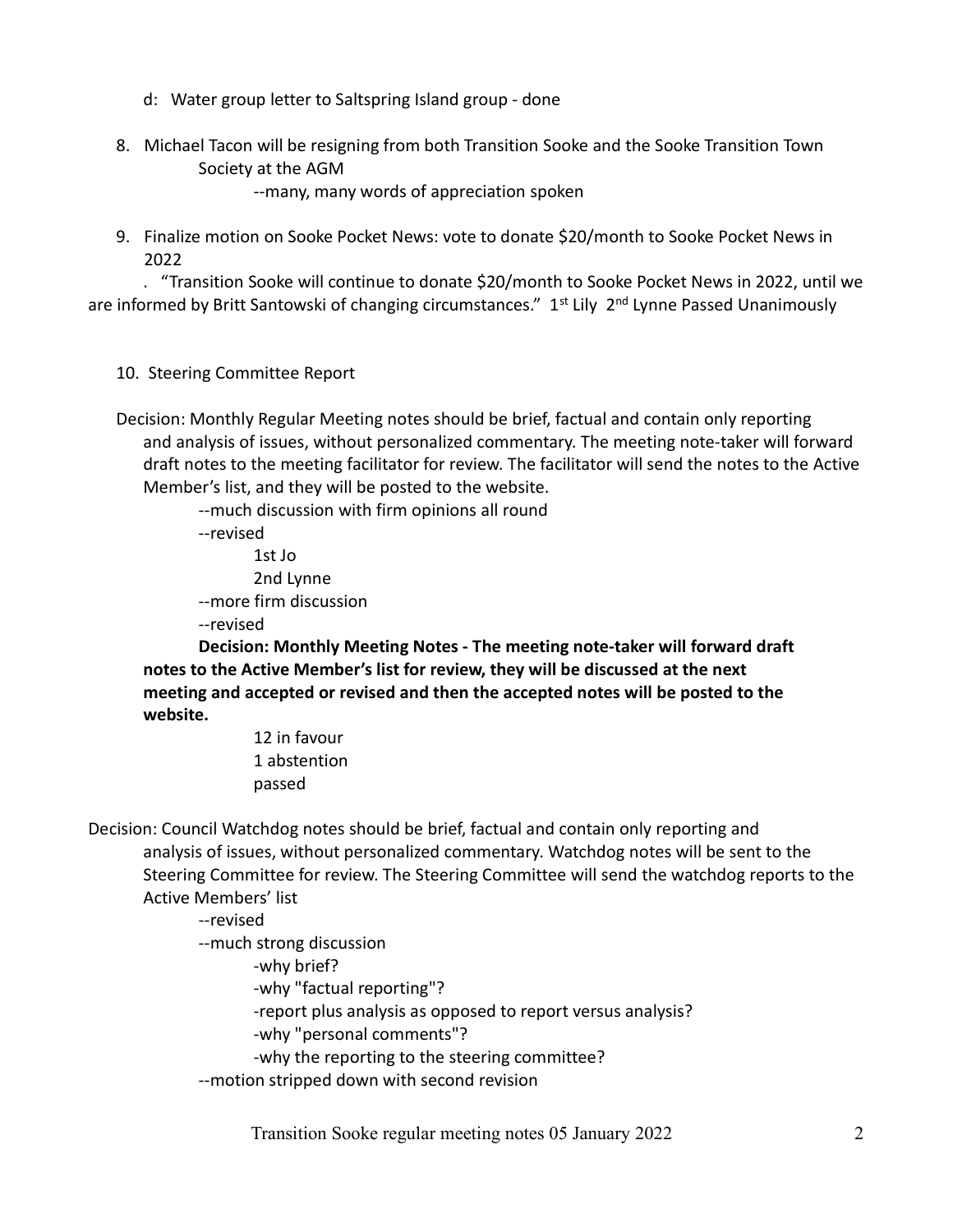--still more focused discussion

--question of why the motion was deemed necessary raised

Decision: Council Watchdog notes should be sent out to the Active Members for review and then after a week posted on the website.

> 1st Jo 2nd Susan C yes 7 no 0 abstained 5 carried

Actions: "Watchdog" reports

-- reports to carry brief disclaimer re: being personal observation

 -- reports to carry link to DOS minutes and/or time stamp on video of the meeting (if available/possible)

#### 11. "Watchdog" reports

 --council meeting 13 Dec 2021: no report (although considerable discussion earlier in the meeting, see 7a)

12. Low income and climate change mitigation

--Life Long Learners seminar 8th Feb 2022, 20 spots still available as of meeting

- 13. SICAN report Susan C
	- --Colwood: low carbon resilience plan being worked on
	- --Esquimalt: work on gasifier delayed
	- --Oak Bay: 5 point climate action plan
		- -800K budget for active transportation
	- --View Royal: beyond gas campaign

 -Canadian Association of Physicians for the Environment (CAPE) pushing a boycott of FORTIS

- --BCC: BCUC working on long-term NG strategy
- --CAPE speaker on request will talk to councils re: NG health effects
	- -Gord Wallace offered to take a request forward
	- -perhaps a strategy session first?
	- -speaker re: health effects of NG but also NG not meeting Low Carbon Emission **Standards**

### 14. WECAN report – Lily

--indigenous climate actions map being developed

--First Nations climate seminar planned

 --four roundtables over next four months w/ focus on getting climate champions elected at district, municipal, and school boards in the Oct. 2022 elections in BC

Transition Sooke regular meeting notes 05 January 2022 3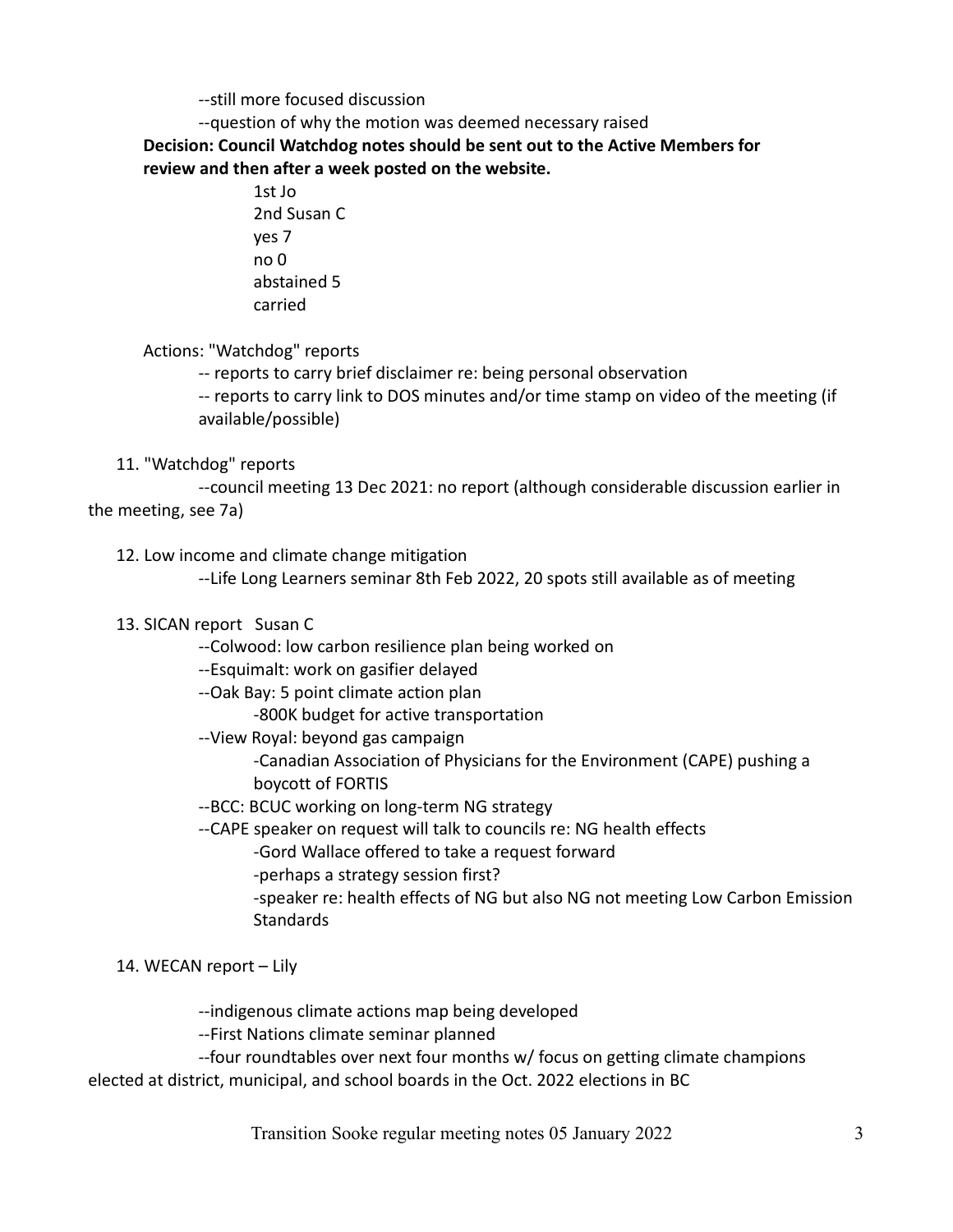#### 15. Team Reports

- a) OCP and Climate Team no report (covered in 7a) and b))
- b) Local Economy Group no report (did not meet)
- c) Water Group letter to Saltspring Island group don Life Long Learners seminar on aquifers upcoming
- 16. District of Sooke Committees
	- a) --CAC: Anna made a heartfelt thank you to Transition for work and support during her time on the CAC
	- b) --Land Use and Development: no report
	- c) --OCP: receives draft of OCP in January
		- -talk about disconnect between public input and OCP priorities and how policy and goals don't match
	- -Norm McInnis mentioned some planned explosive growth in Sun River in 2027

 -how much is built and how much is going to be built is not being communicated to the public

- -retroactive policies may be possible (?)
	- -big gaps in implementation and budget
- d) --Local Economy/economic development: report on committee actions will be sent out to TS members

adjournment: 9:20pm

Next Meeting: Wednesday Feb. 5, 2022. 7 pm. Facilitator: Susan Belford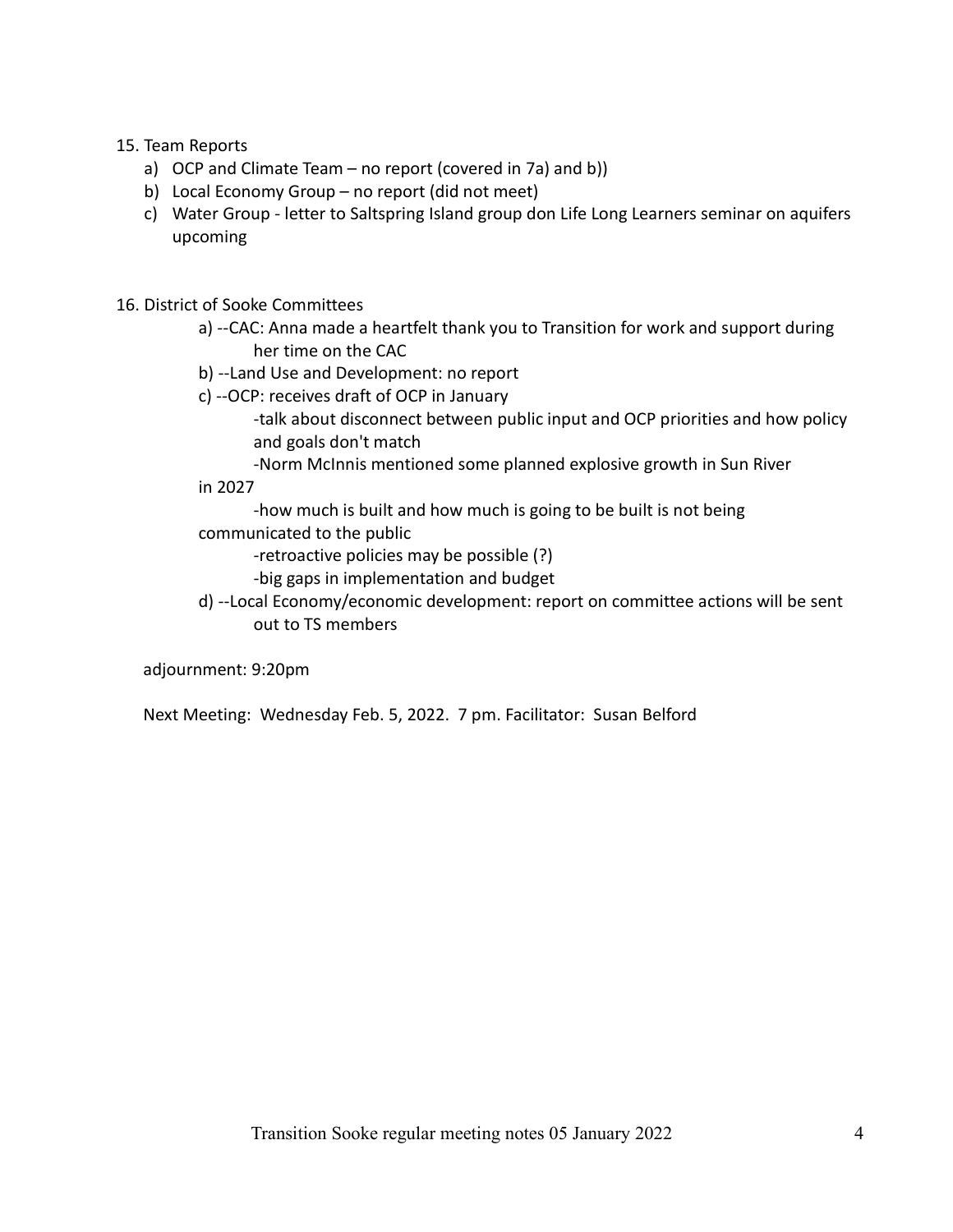### TRANSITION SOOKE TREASURER'S REPORT Wed. Dec.1, 2021

**Current Account Balances:** 

 $\bullet$ 

Transition Sooke regular meeting notes 05 January 2022 5